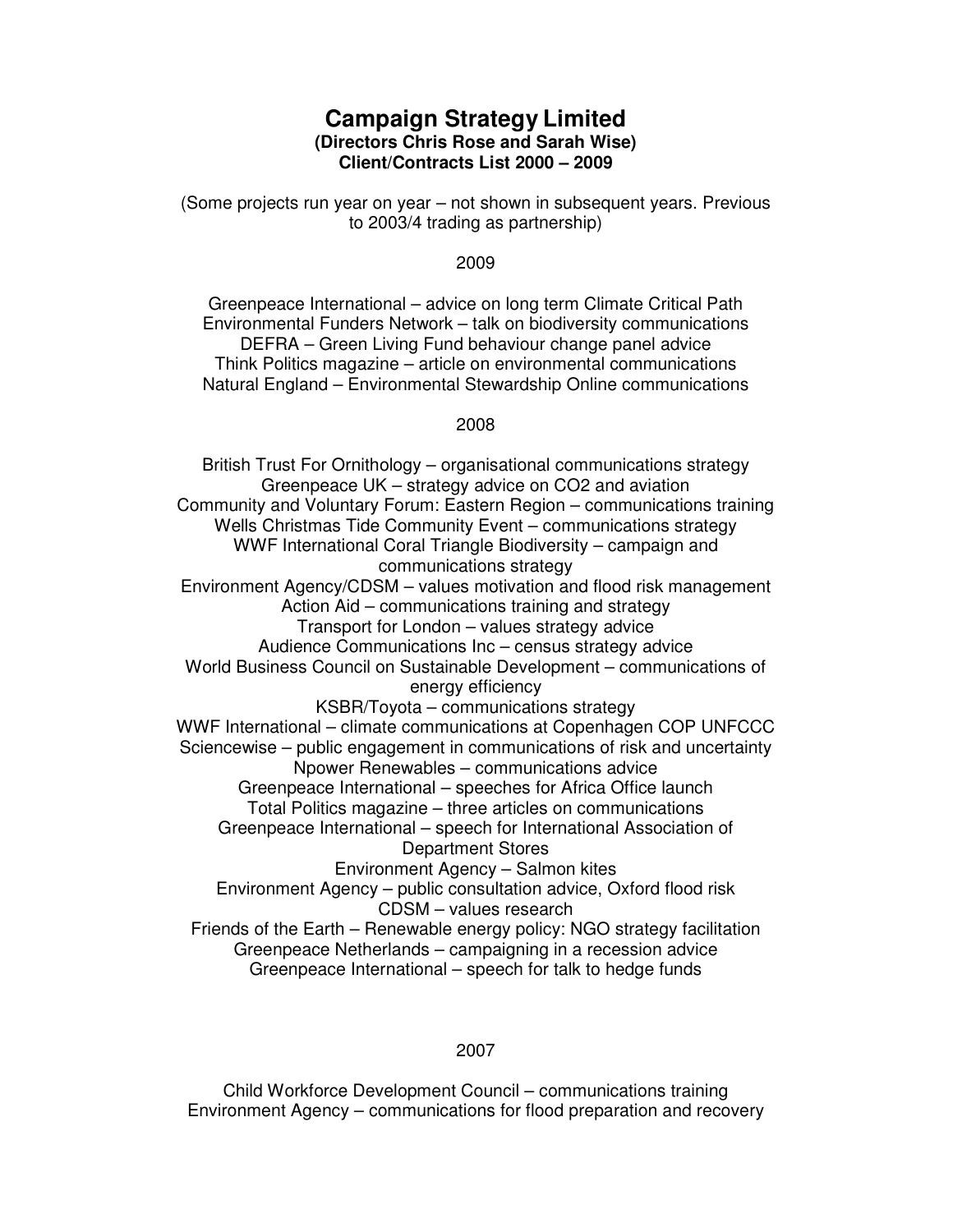World Society for Protection of Animals – communications strategy Munro and Forster – advice on waste strategy Wildlife Link – Marine Bill communications Pirates Against Pollution – development advice Wildlife Trusts – Marine Bill advice Greenpeace International – communications to BMW Greenpeace International – Issue mapping for Africa and DRC Friends of the Earth Ltd – evaluation of 'The Big Ask' WWF Canada – Tar Sands Campaign Strategy WWF International – Arctic Network Initiative Strategy Eurosite conservation programme (EU) – communications training Association of Chief Executives of Voluntary Organsiations – communications Forster Communications – communications advice Rainforest Action Network – Strategies Environment Agency – Thames Estuary Consultation Strategy Environment Agency – Improving Flood Responses National Trust – Strategies and Values Mid Bedfordshire Council – Fear of Crime Reduction Natural England – Campaign Development

#### 2006

Greenpeace International – toxic tech campaign strategy Goole Action Group – Campaign Advice WWF International – European Fisheries Campaign advice Soil Association – Food and Farming Culture West of England Unitaries – climate communications strategy Greenpeace International – Davos speeches

### 2005

Stour Valley Action Group – Campaign strategy Imago Productions - tv research WWF International – Paris WWF College Government Office East – Fear of Crime communications Greenpeace International – IMAD Campaign strategy Environment Agency – Water team communications Essex Drug Interventions Programme – Communications Training CDSM – Value Modes Book English Nature – Natural England Comms Strategy Fairyland Trust – Nature workshops JMG Foundation – campaign advice to NGOs Greenpeace Netherlands – Organisational Strategy Independent – article on campaigning WWF UK – Campaign System + Shellenberger Amnesty International – Campaign System Planning WWF International – Powerswitch Campaign AKT Productions – Risk Training Government Office East- Drugs Comms Training Oak Foundation -Oceanus Project advice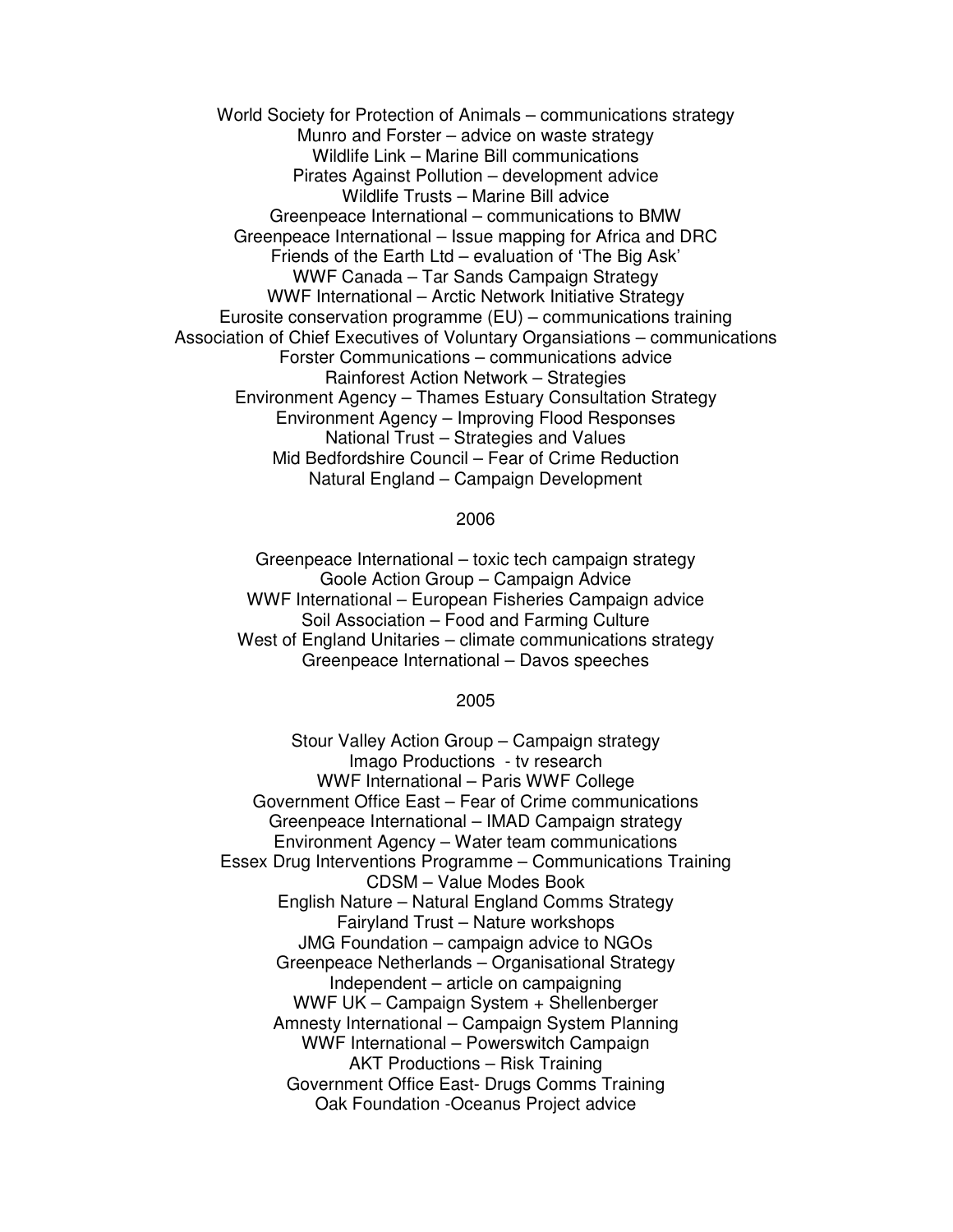National Trust – Public Engagement Strategy Soil Association – Pesticides Report Cultural Dynamics – Value Modes Survey WWF UK – Organisational Campaign Strategy WWF UK – Climate and General Election Campaign Vantage Point Venture Philanthropy – Communications Campaign Strategy Newsletter – pro bono Home Office – Lets Get Real version 2 (drugs report) Government Office (East) – Drugs Communications Training Greenpeace International – People Project Network Strategy Design Council – Strategic Campaign Consultancy MIPIGGs – EU F Gas Regulation Advocacy WWF UK - Powerswitch and Marine Campaign Advice WWF UK and Brussels – Toxics Campaign Home Office – Drugs Strategy Communications Training Home Office – Visual Language For Drugs Treatment Home Office – Brighton DAAT Alcohol and Violence Strategy ADFAM – Exec Producing /Scripting Video (Families) ADFAM – Campaigning Advice Green Alliance – Article Fairyland Trust – Conservation Training For Storytellers Fairyland Trust – Video Production Blueprint Team Home Office – Communications Strategy PPU Home Office – Risk Communications Training Beyond Green – Sustainability of Housing English Nature – Communications Strategy Advice WWF UK – Campaign System WWF UK – Powerswitch Campaign Design II Greenpeace International – Annual Report texts, speech National Trust – Training in Communications and Campaign Strategy

### 2003

Sheffield Drug Action Team - Communications UK Cabinet Office/GCIS – Risk Communications UK Home Office – Communication strategy and training UK Central Office of Information – drugs communications toolkit Earthscan – Book on campaigning BBC Wildlife – book reviews Multisectoral Initiative on Potent Industrial Greenhouse Gases- newsletter London Borough of Southwark – social inclusion/ crime reduction communications strategy RSPB - Campaign advice on airport proposals Edelmans PR/ Euractiv.com - Corporate Social Responsibility Seminar WWF international - Forests Campaign Critical Path Econtext Ltd - E-campaigning seminar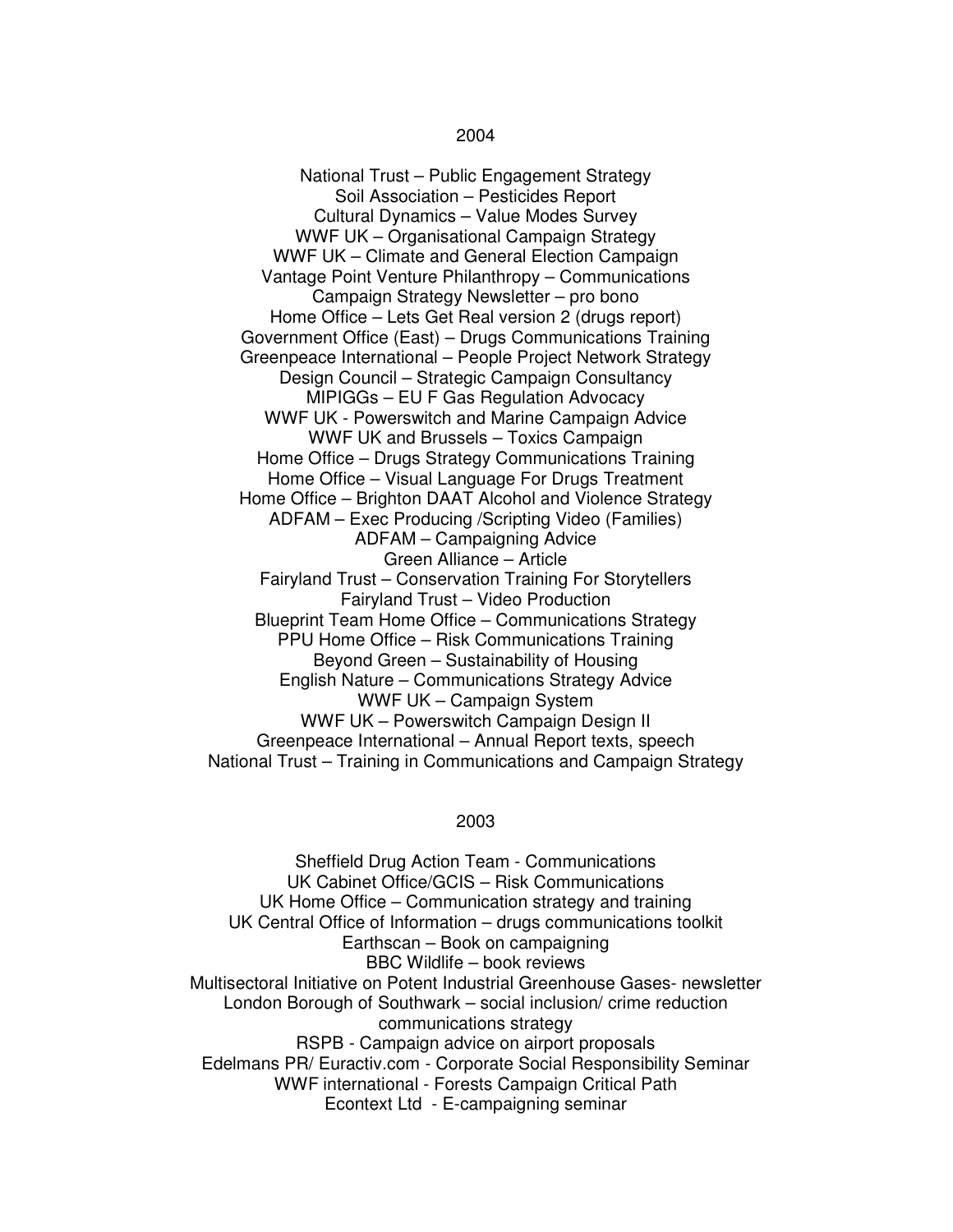BBC You and Yours – radio contributions BBC / Open University – New Media Talk Calor Gas – Multi-sectoral Initiative on Potent Industrial Greenhouses Gases Home Office - Communications Training for Drug Action Teams Greenpeace International – communications strategy for WSSD (Rio+10) RSPB – Media Training Learning Through Landscapes – Campaign Strategy Unilever – Advanced Communications Training Notts DATS – Communications Training Day BBC Wildlife - Earth Summit Notes MIPIGGs Report F For Forgotten Ecos Articles on Countryside Contracts and Curry Report Beyond Green – Developing National Climate Campaign WWF UK – Industrial Chemicals/Consumer Campaign Strategy Development GICS Government Chief Information Officers Seminar (UK govt) UNDP Article on Brent Spar Amnesty International – Development of Russia Campaign

# 2002

Department of Health – advice on communications strategy for drugs policy Independent on Sunday – article on Myth of Rural England Earthco (Earth Centre) – seminar on communications BBC Wildlife – article on Rural/Urban Apartheid Strategos – Environmental assessment of possible innovations for Shell Drugscope – Communications Training for Drug Action Teams Soil Association – Structuring report on Poultry and Chemicals/Disease Central Office of Information – Text for website (drugs) Greenpeace International – advice on future organisational strategy Families Against Bush – campaign strategy and development University of Pennsylvania Law School – Seminar Presentation on 'Unpolitics' Central Office of Information – assessment of Branding of National Drugs **Helpline** Durham and Darlington Drug Action Team – communications strategy advice re HepC Nuclear Free Local Authorities – re-branding communications advice Unilever – presentation to training seminar for executives Home Office – development of intranet for Drugs Strategy Directorate Home Office – communications strategy advice for Drugs Strategy **Directorate** Greenpeace International – report on communications strategies Ecos – article Campaign Against Rural England Greenpeace International – review article for  $30<sup>th</sup>$  anniversary Greenpeace USA – campaign training seminars Consumers International – fundraising advice WWF International – workshop facilitation (illegal logging) Greenpeace UK – Introduction to Annual Report Strategos – presentation to Umicore innovations workshops Citigate/ Institute of Public Relations – presentation on new media campaigns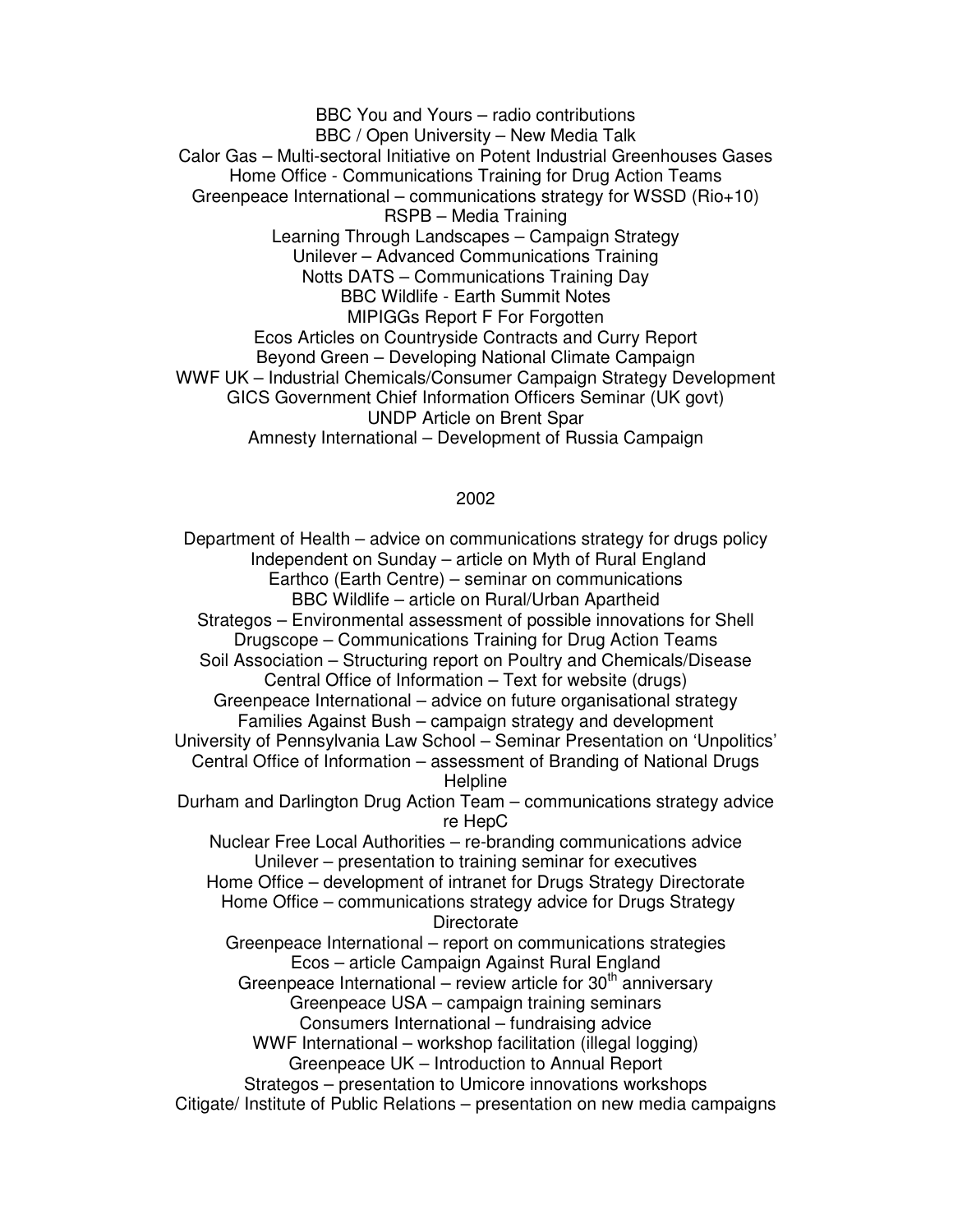Mineral Policy Centre – campaign workshop presentation Greenpeace International – organisational strategy advice

### 2001

Health Education Authority – Communications strategy advice (drugs) WWF International – new media strategy advice Calor Gas – Strategy for 'Greener Dimension' Calor Gas - Multi-sectoral Initiative on Potent Industrial Greenhouse Gases Burson Marsteller – presentation at European Annual Conference on C21st New Politics Linacre College – Text 'Global Citizens: Campaigning For Environmental Solutions' Council for the Protection of Rural England – campaign straplines Greenpeace UK – political brainstorms Global Environmental Change Programme – Core Documents Royal Society for the Protection of Birds – Advice regarding PIU Rural Report WWF International – Forward Strategic Campaign Review Amnesty International (IS) – Review of Future Options for Campaigning Soil Association – Fundraising advice Greenpeace UK – Nuclear issues advice WWF International – Forest campaign strategy workshops WWF International – Freshwater campaign strategy workshops WWF international – Marine Fisheries campaign strategy workshops BP – presentation on future of chemicals industry Greenpeace UK – survey of impact of Lyng GM action BBC Wildlife – article on new media and environmental strategies Strategos – presentation on energy innovation The Independent – article on 'Golden Age' of NGO pressure groups Public Trust Office – advice on communications of new identity Greenpeace International – campaign strategy advice Greenpeace International – organisational strategy advice

### 2000

WRE/Navajo – renewable energy campaign concepts Guardian - article on environmental reporting WWFUK – campaign training BBC Wildlife Magazine – Burns Bog report Greenpeace Australia – Communications Strategy WWF International – Green Davos Study Tetrapak – presentation at conference on engaging with NGOs WWF UK – staff selection WWF Intl – presentation on Future of Campaigning Greenpeace UK – Review of book on Brent Spar WWF UK – Marine Campaign workshop Dever Society – campaign advice Global Environmental Change Programme – Communications strategy for conclusions